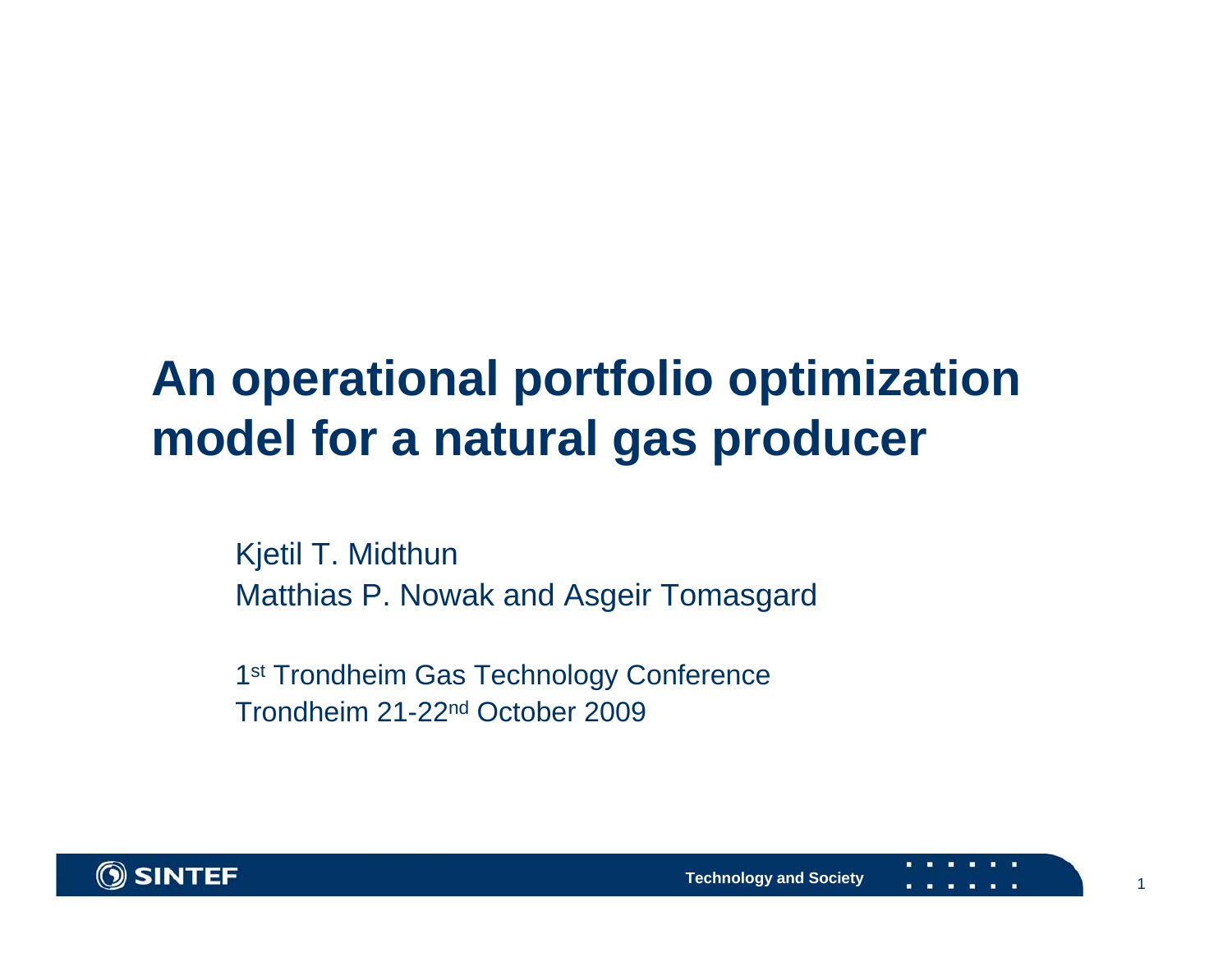### **Outline**

- **Background**
- **Optimization model**
- Stochastic programming
	- Scenario generation
- **Results**
- Conclusions

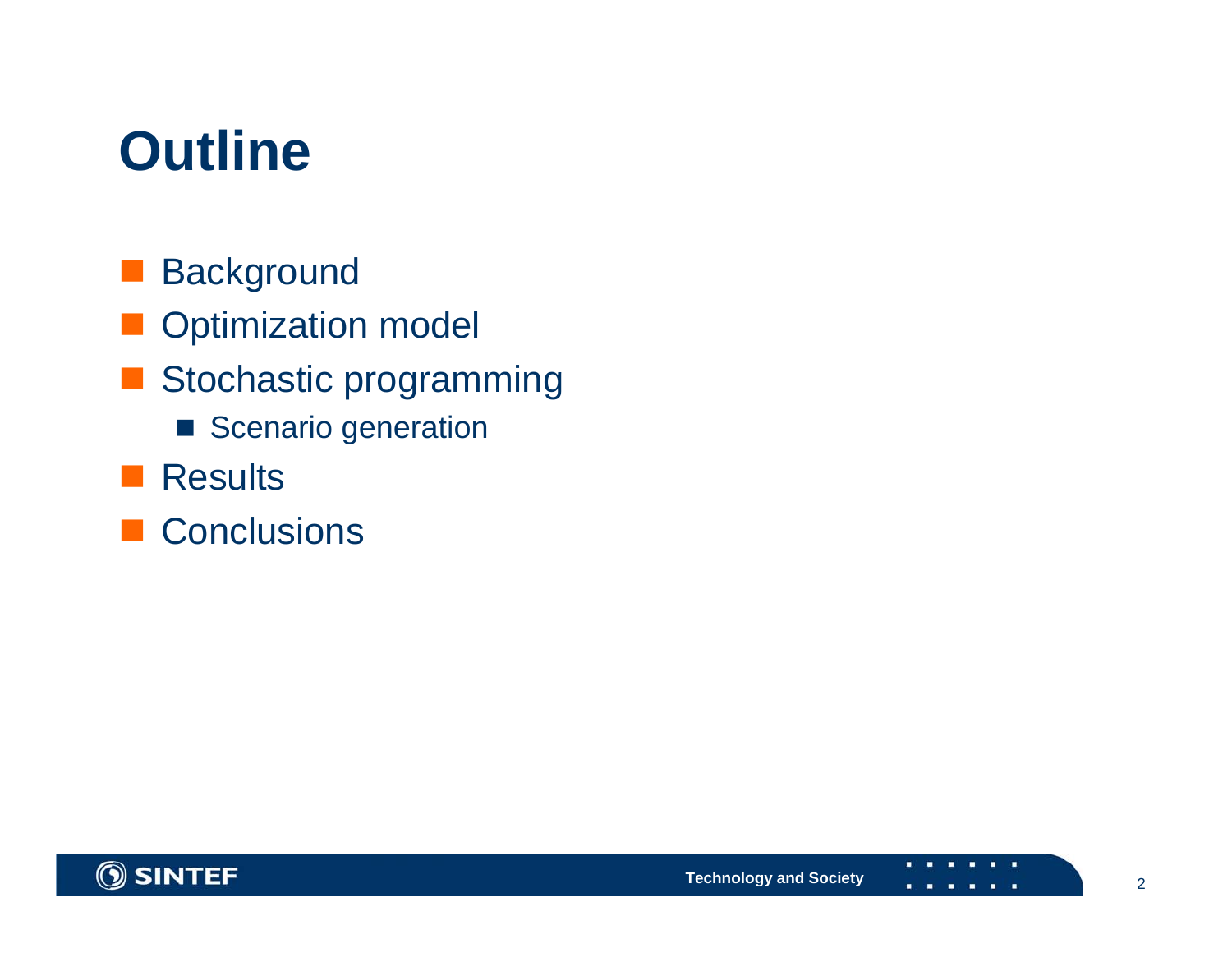## **The natural gas value chain**



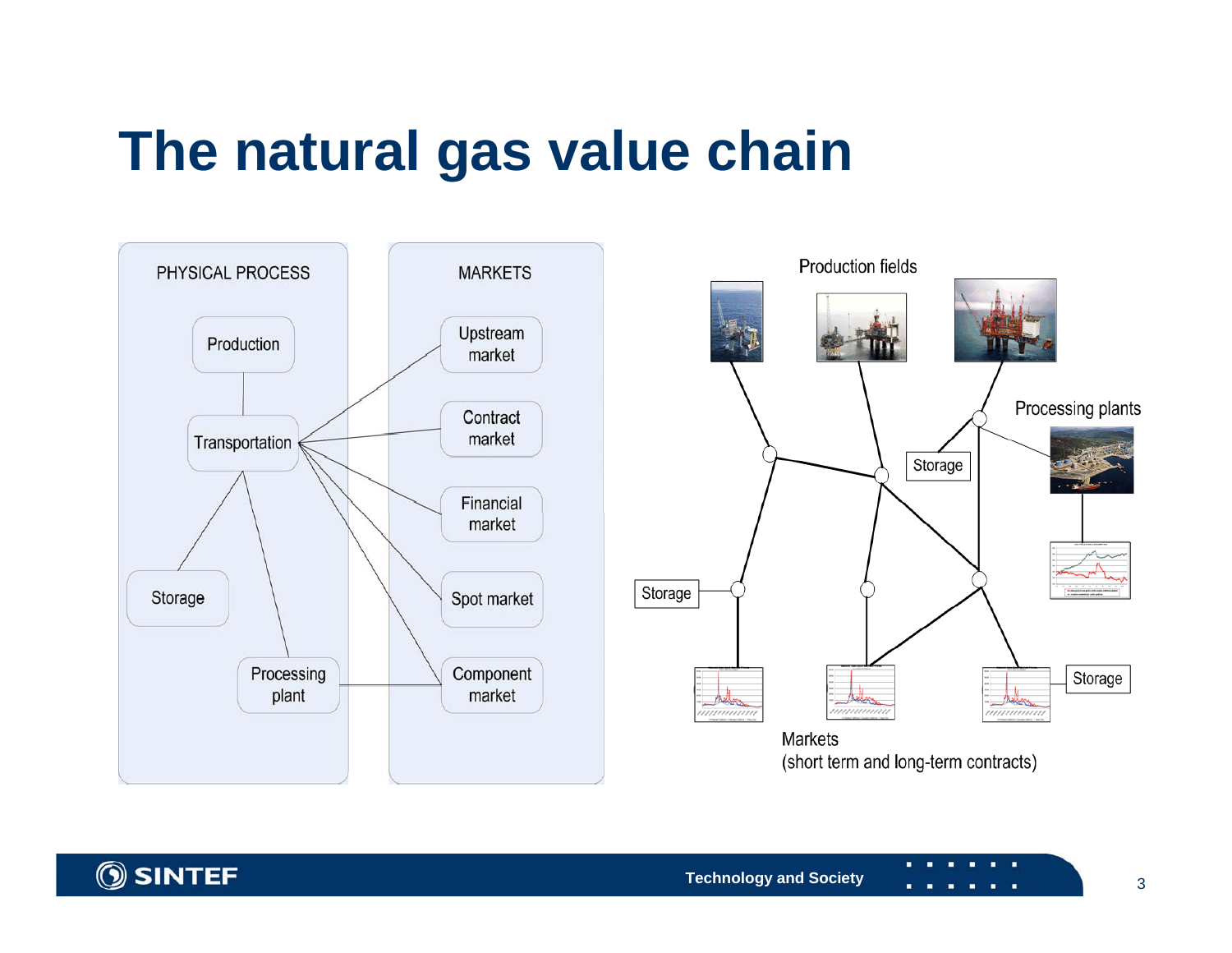# **The portfolio perspective**

- Several bottlenecks in the network makes residual analysis suboptimal
	- Transportation bottlenecks
	- $\mathbb{R}^2$ Production bottlenecks
	- $\mathbb{R}^2$ **Quality**
	- System effects
- The flexibility gained with a portfolio perspective is substantial
	- Utilization of short-term markets
		- Combination of short-term markets and contract delivery
	- **Blending possibilities**
- $\mathbb{R}^3$  What is the value of optimal storage utilization in this perspective?
	- In particular, how can the network itself be utilized as a market-near storage?

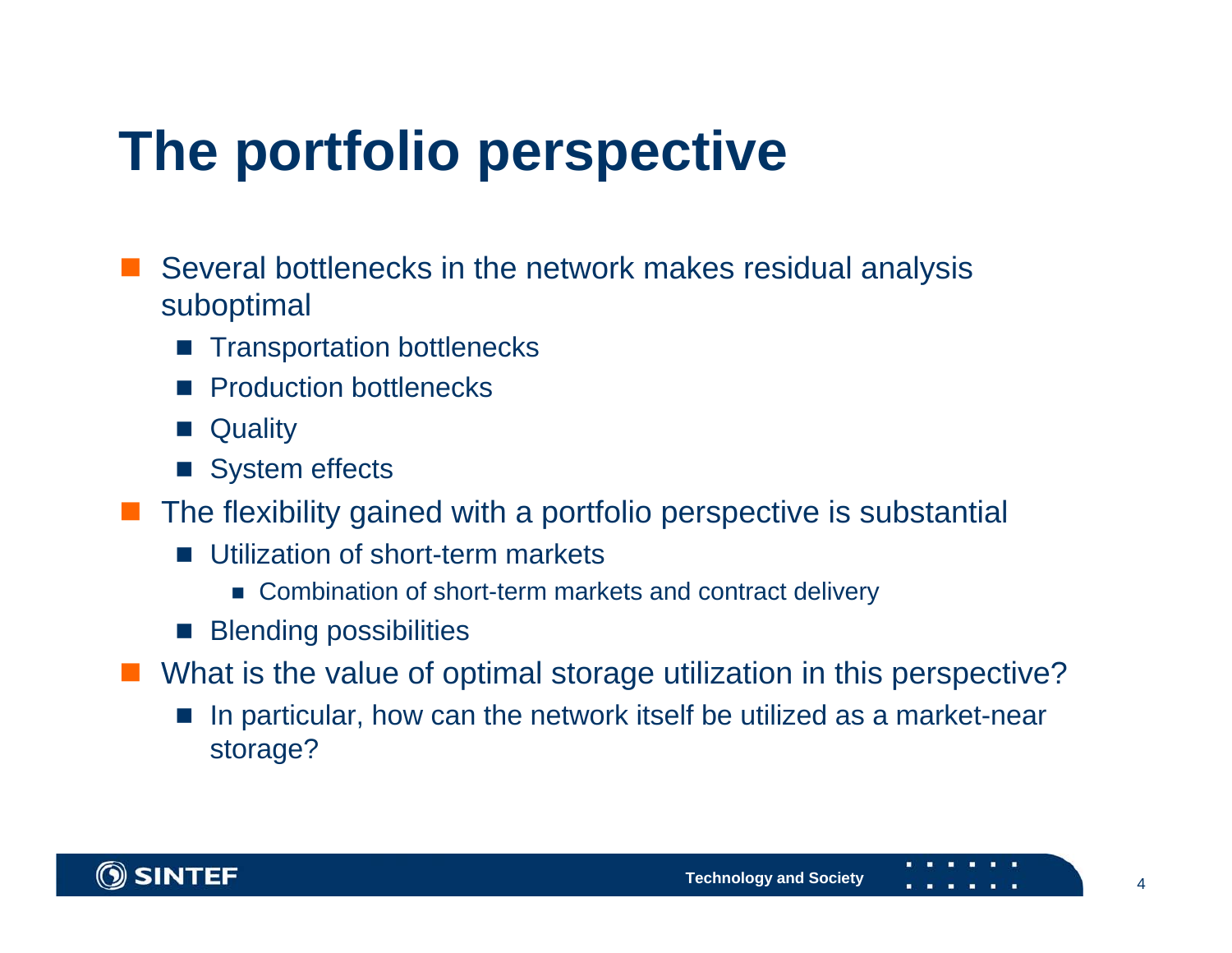## **The optimization model**

- Operational portfolio optimization model for a natural gas producer
- System perspective
- Multi-stage stochastic model
	- Stochasticity in gas prices and demand in long-term contracts
	- Resolution: days
	- Time-horizon: one week
- **Linear programming model** 
	- $\mathbb{R}^2$ Linearization of pressure constraints
	- $\mathbb{R}^2$ Linearization of compressor costs
	- $\mathbb{R}^2$ Linearization of line-pack relationship with pressure in pipelines
- Assume perfect competition in the market nodes
- Storage in pipelines (line-pack)
	- Commercial value of actively using the line-pack for maximizing profits
- Benchmarked on real market prices

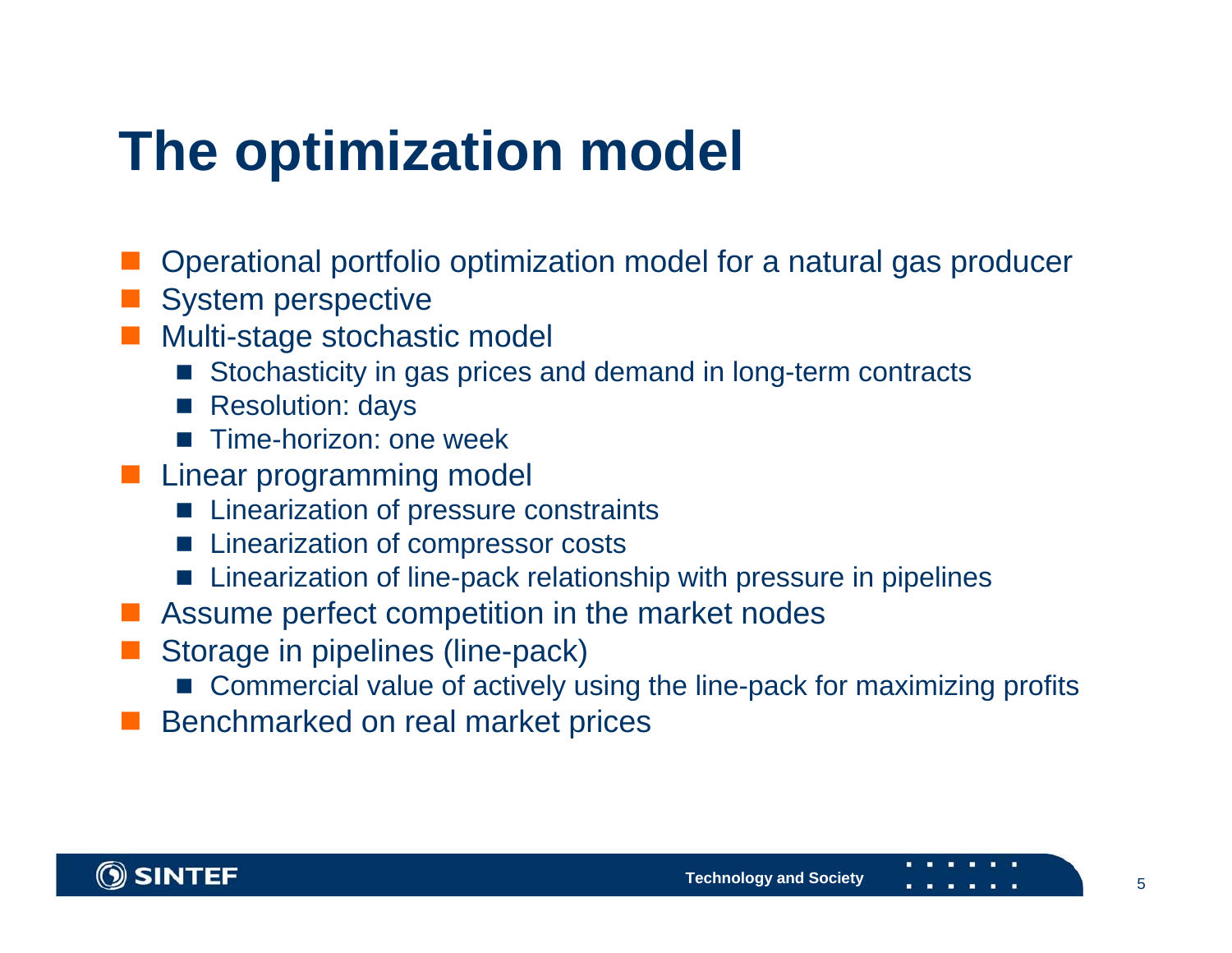#### **Recourse decisions**

- Consider a problem with two stages. The following sequence of events occurs:
	- 1.We make a decisions now (first-stage decision)
	- 2.Nature makes a random decision (high/low, wet/dry, etc…)
	- 3. We make a second stage decision that attempts to correct some of the problems caused by (2)
	- 4. (in a multi-stage problem, nature makes another decision, we make another corrective action, and so on…)
	- The second stage decision are called recourse decisions
	- The goal of a two-stage model is to identify a first-stage decision that is well positioned against all possible realizations of the random variables

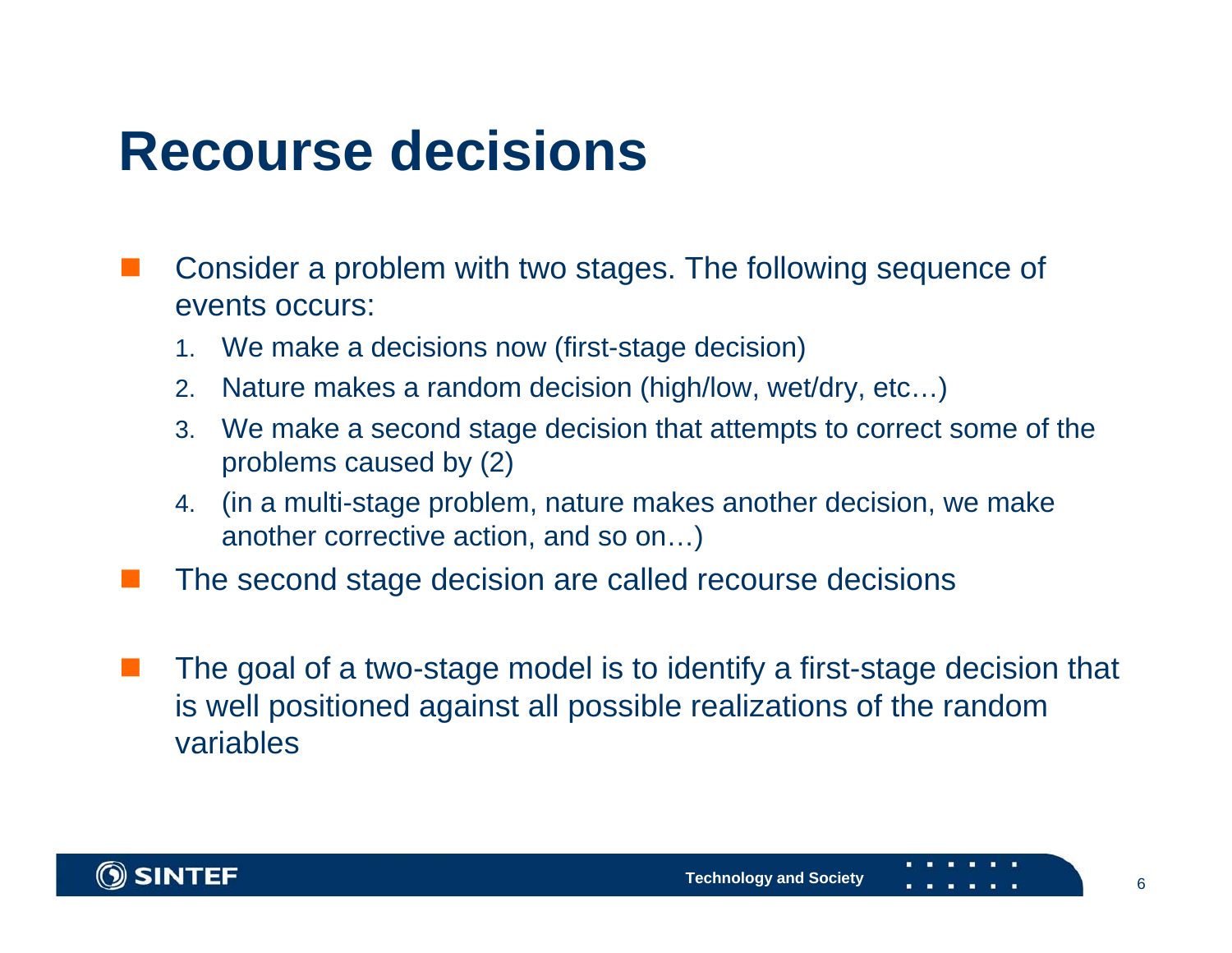#### **Scenario tree**



t $t+1$  t+2 t+3 t+4 $t+5$   $t+6$ 

- Each path through the tree gives a scenario
- A stage is a point in time where it makes sense to make a new decisions
	- New information is available
- The number of stages is determined based on problem characteristics
	- b. Must capture all the important consequences of the first stage decisions

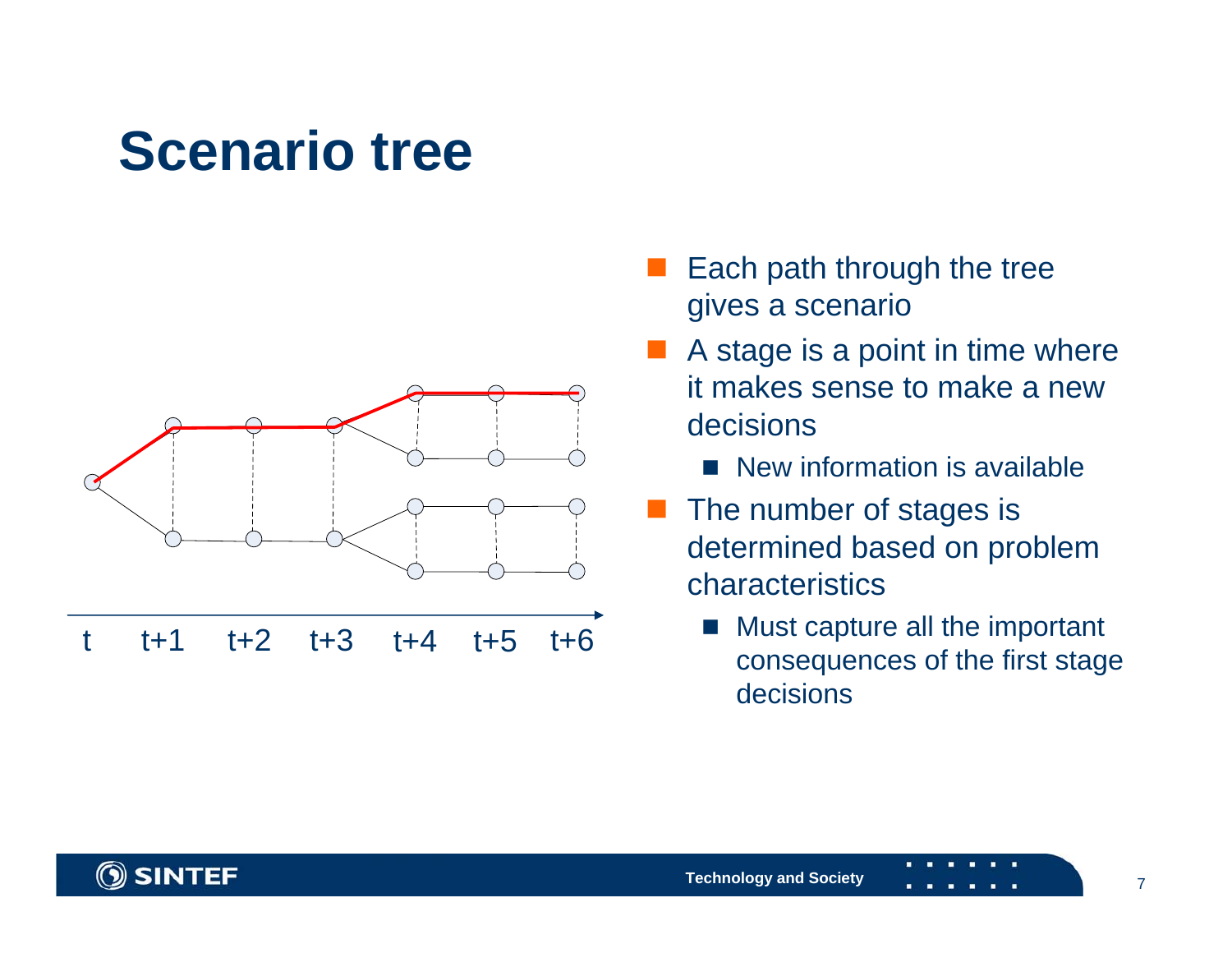### **Natural gas prices**

Seasonal patterns (high price in winter, low in summer)

- Mean reversion
- Large spikes (mainly upward spikes)

**High volatility** 



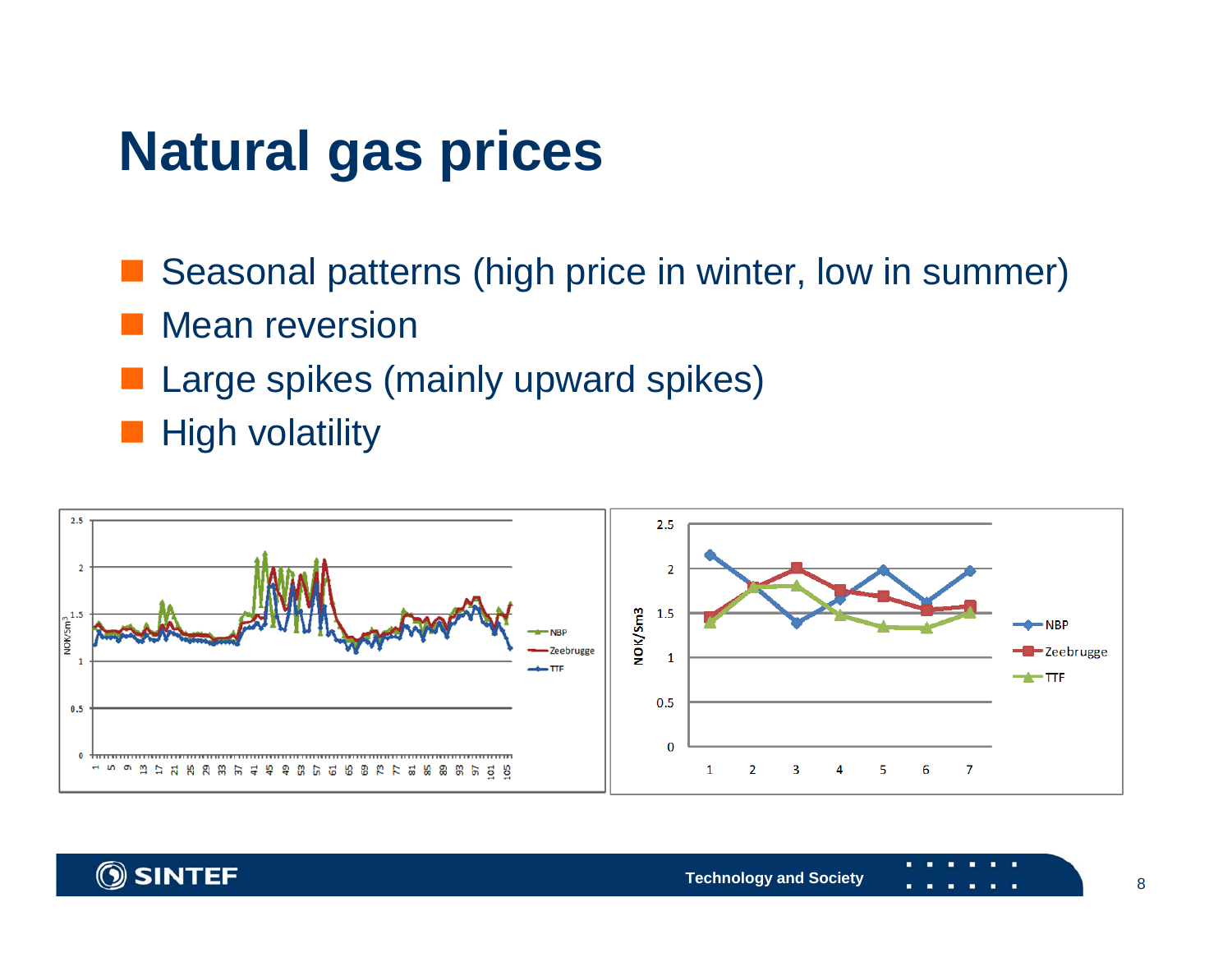#### **Scenario generation**







 $\hat{x}_{t+j}^s = \left\{ \begin{array}{cl} \alpha + \sum_{i=1}^2 \beta_i x_{t+j-i}^s + \epsilon_{t+j}^s & \mbox{if $j=1$}\\ \alpha + \beta_1 \hat{x}_{t+j-1}^s + \beta_2 x_{t+j-2}^s + \epsilon_{t+j}^s & \mbox{if $j=2$}\\ \alpha + \sum_{i=1}^2 \beta_i \hat{x}_{t+j-i}^s + \epsilon_{t+j}^s & \mbox{if $j>2$} \end{array} \right.$ 

 $t+1$   $t+2$   $t+3$   $t+4$   $t+5$   $t+6$  $t$ 

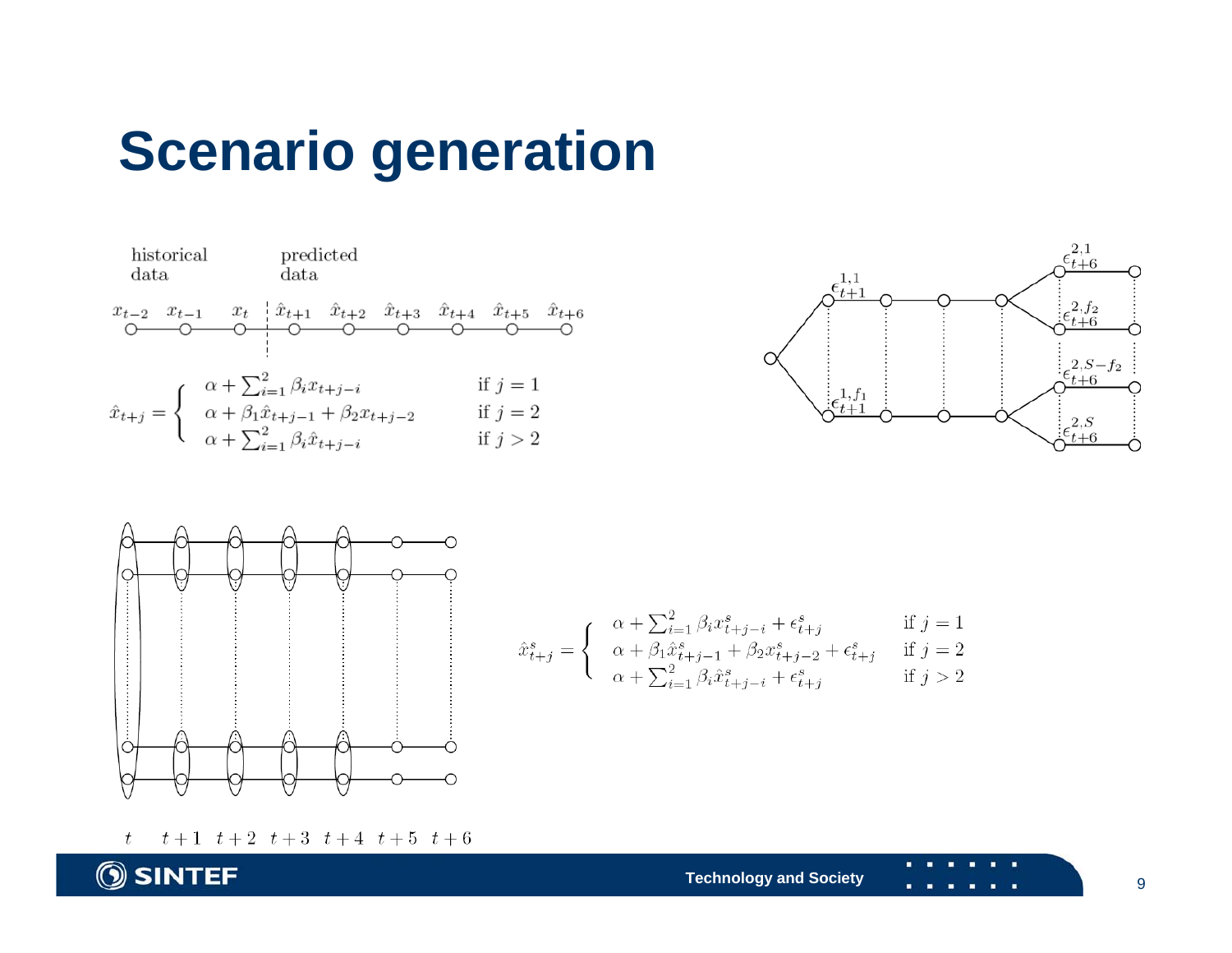# **Modeling of TOP volume**



#### Large customer

- Can not buy all needed gas in the spot market
- Assume that demand in customers portfolio is correlated with the spot price

#### Smaller customer

- **Service Service**  If spot price is higher than TOP takes maximum delivery
- **Service Service**  If it is lower than TOP – takes minimum delivery

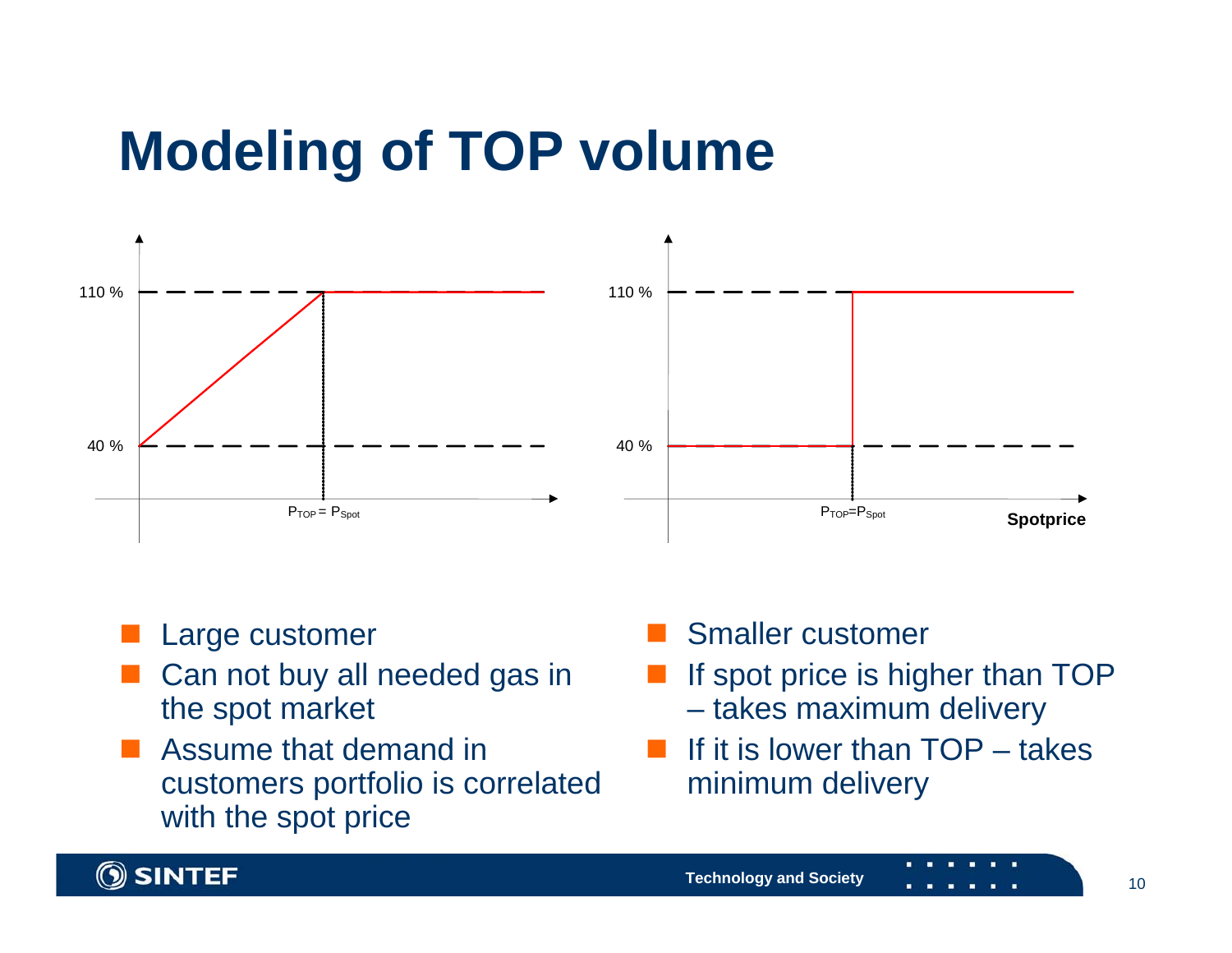# **Rolling horizon and price models**

- Run the model for a given week, implement the first stage decisions
	- Update parameters (production limits, line-pack, scenarios)
	- Run the model again on the next weekday



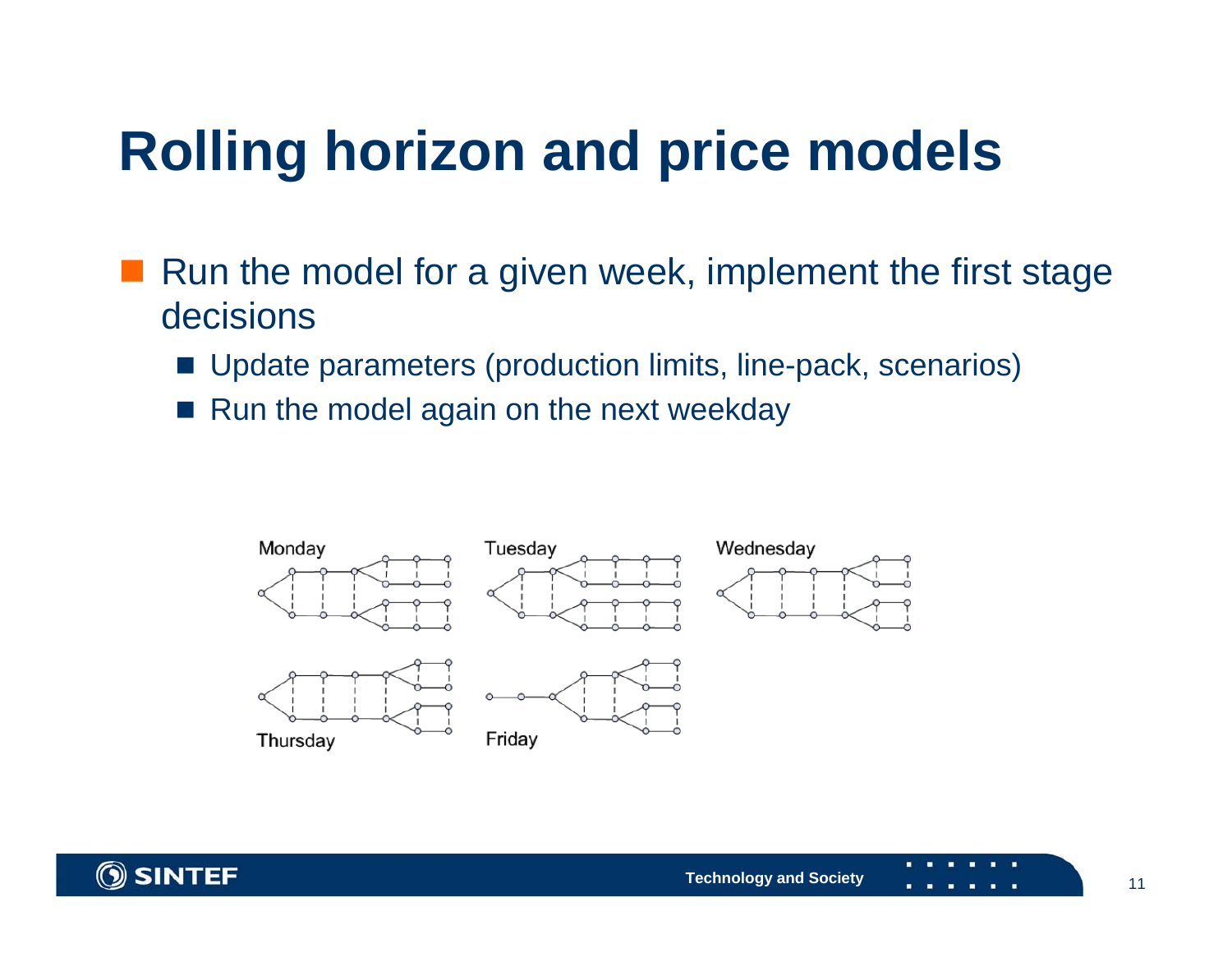## **Case used in the numerical examples**



#### Simplified network

- Contains an aggregated view of the most important nodes in the North-Sea
- Accounts for approximately 60% of total transportation in the North-Sea
- Demand in long-term contracts accounts for approximately 60% of total production
- Starting line-pack equal to ending line-pack
	- b. Business constraint

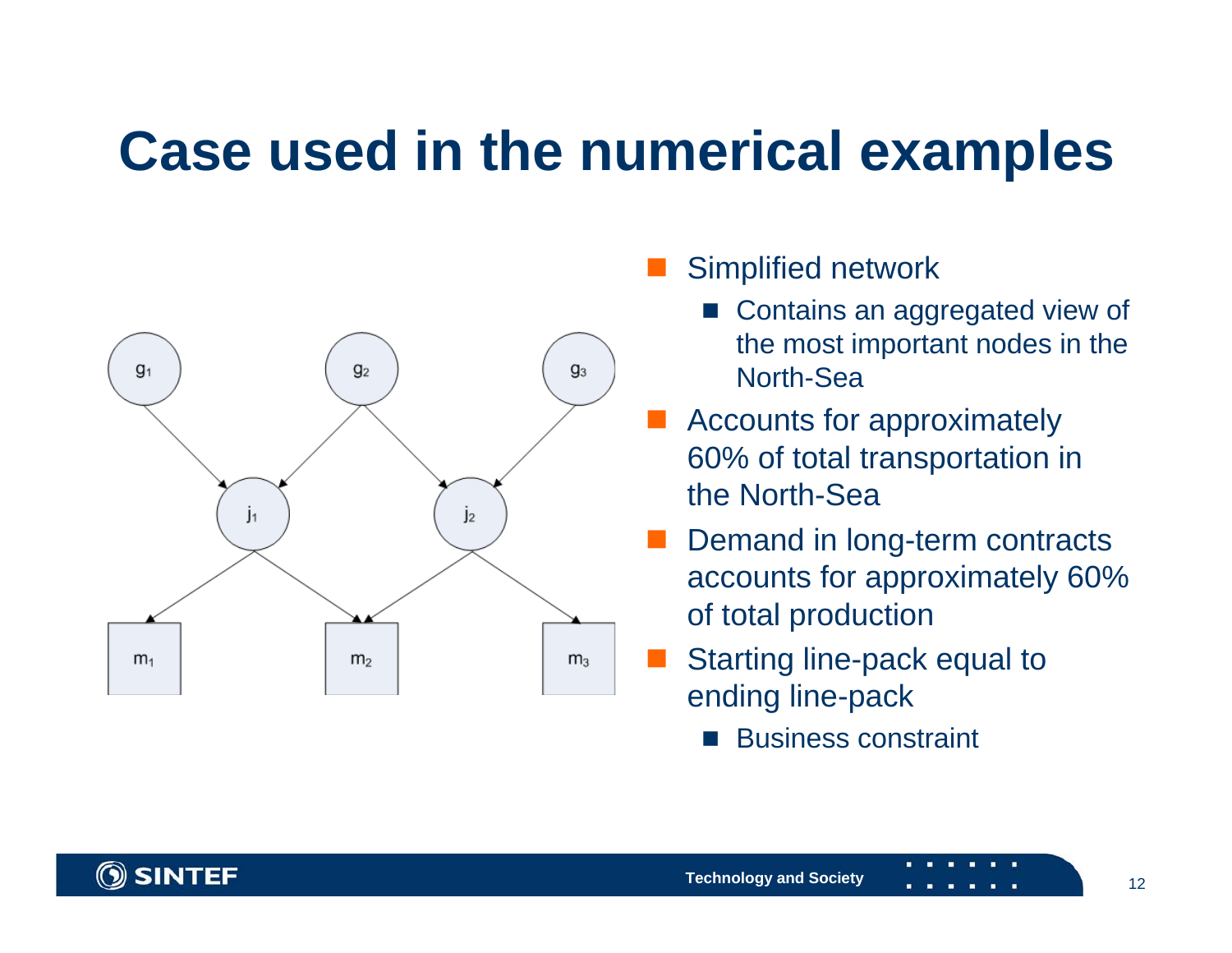#### **Results with perfect information**

■ Assumes that the producer has perfect information of the price development and TOP-demand

|                             | Case 1         | Case 2            |
|-----------------------------|----------------|-------------------|
| Time period                 | $T\,$          | $T\,$             |
| Model type                  | With line-pack | Without line-pack |
| Spot market income          | 14573.94       | 14205.71          |
| Average price               | 2.388          | 2.388             |
| Average obtained price      | 2.927          | 2.833             |
| Adjusted with average price | 14450.40       | 14205.71          |
|                             | Case 3         | Case 4            |
| Time period                 | $T+1$          | $T+1$             |
| Model type                  | With line-pack | Without line-pack |
| Spot market income          | 18806.26       | 15994.74          |
| Average price               | 2.927          | 2.927             |
| Average obtained price      | 3.777          | 3.344             |
|                             |                |                   |

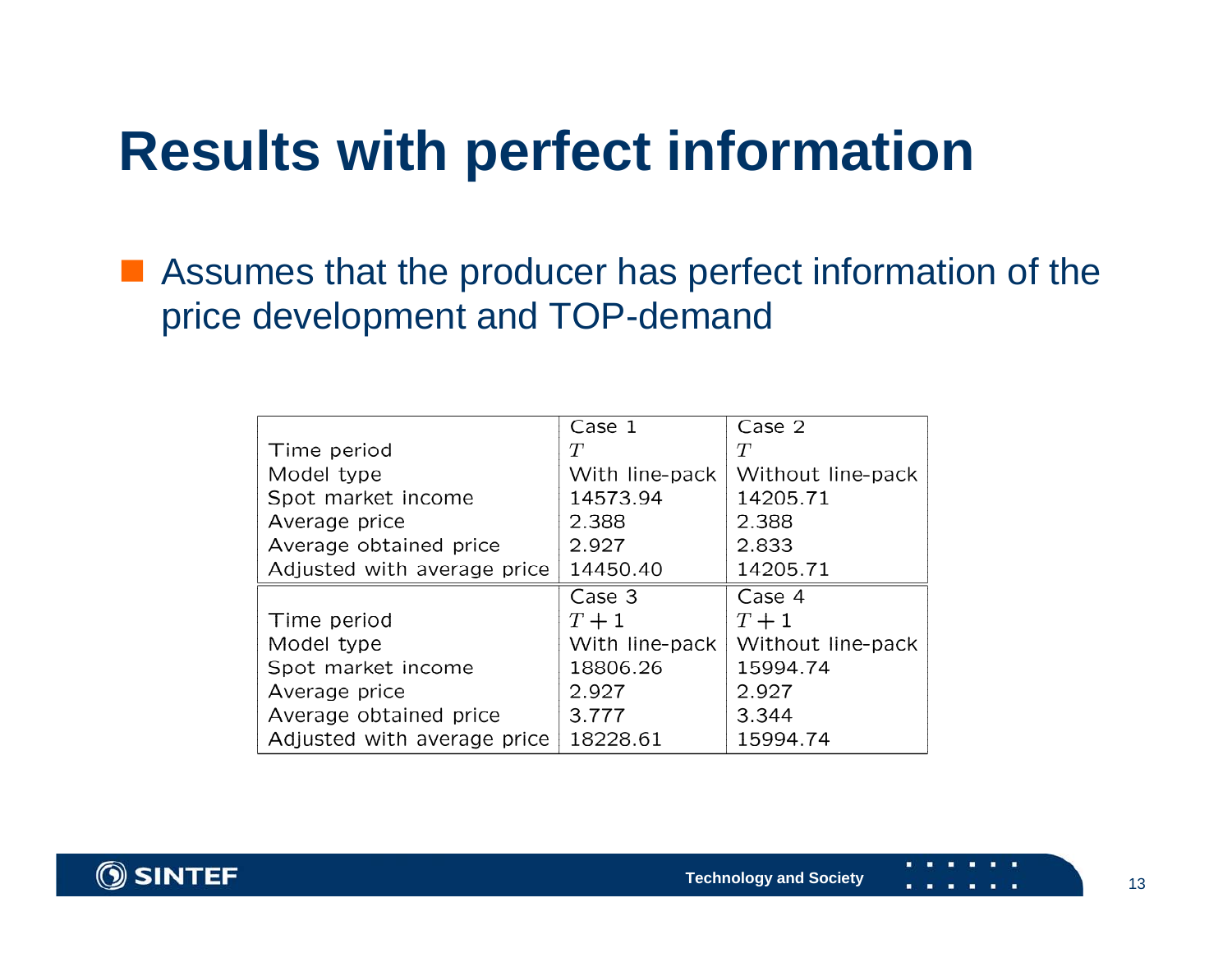#### **Stochastic model versus deterministic model**

H. In the stochastic model we have 3 stages and 900 scenarios

|                             | Case 5            | Case 6            |
|-----------------------------|-------------------|-------------------|
| Price model                 | PM <sub>1</sub>   | PM <sub>1</sub>   |
| Model type                  | With line-pack    | With line-pack    |
| Uncertainty                 | Stochastic        | Deterministic     |
| Spot market income          | 30317.06          | 30199.84          |
| Average obtained price      | 3.022             | 2.882             |
| Average price               | 2.658             | 2.658             |
| Adjusted with average price | 29408.23          | 28104.57          |
|                             | Case 7            | Case 8            |
| Price model                 | PM <sub>1</sub>   | PM <sub>1</sub>   |
| Model type                  | Without line-pack | Without line-pack |
| Uncertainty                 | Stochastic        | Deterministic     |
| Spot market income          | 28566.24          | 28450.87          |
| Average obtained price      | 2.946             | 2.934             |